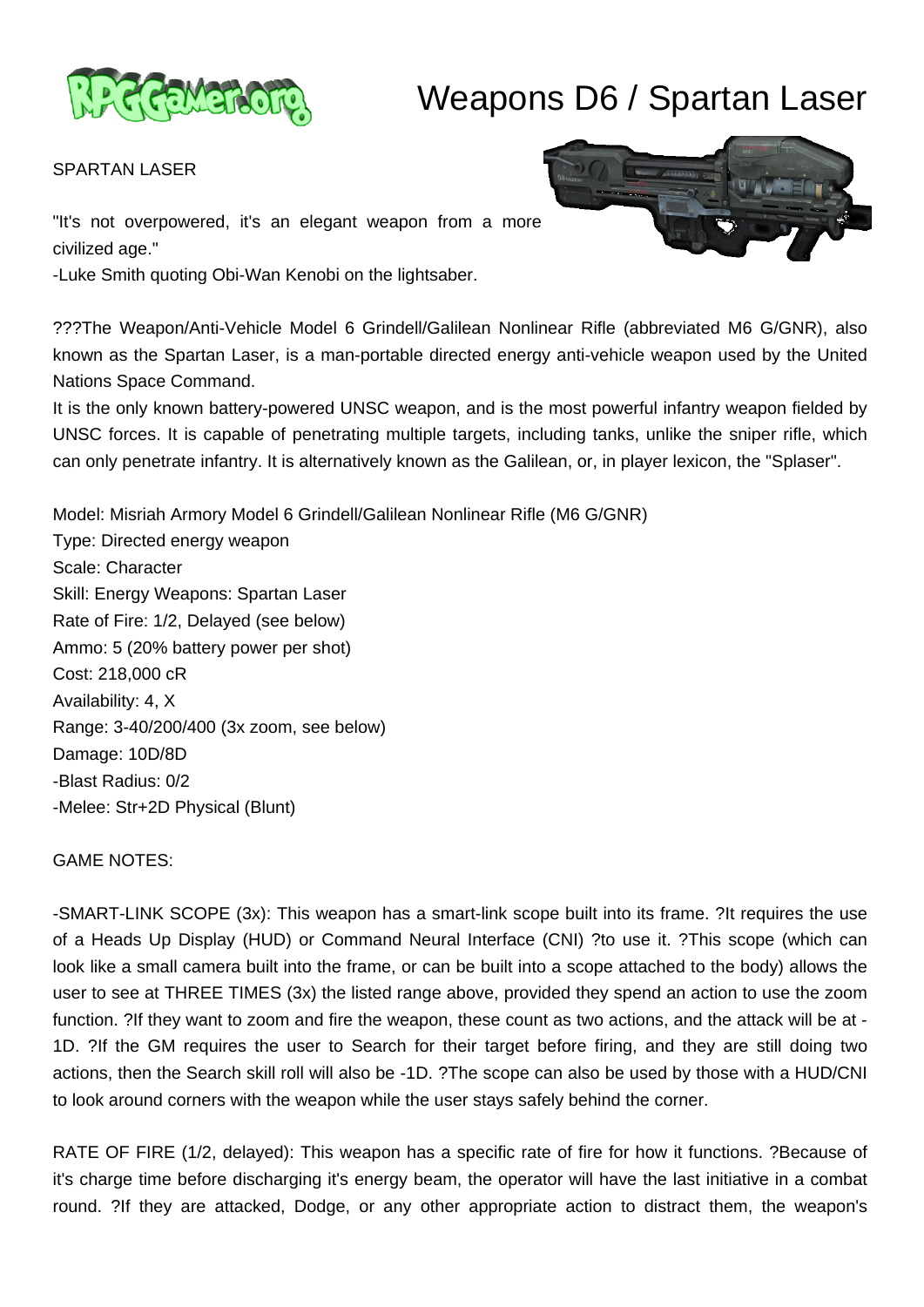charging stops and must start again. ?This is the "delayed" portion of the fire rate. ?Further, because of the time needed to cool down the weapon before it can fire again, the operator must wait a full round before making another attack with the weapon. ?This is the "1/2" portion, as it operates similar to a turbolaser weapon from the Star Wars setting.

-HUD: When using a Heads Up Display (HUD) or Command Neural Interface (CNI) to work with this weapon's electronics suite, the user gains a +1 to their skill when using the weapon. ?This stacks with any other bonuses, such as modifications to the weapon to increase Fire Control (+1, above), other equipment, etc. ?These also display various information on the weapon, such as ammo count, targeting reticule, overheating and other general relevant information.

?- - - - - - - - - -

# BACKGROUND

???The M6 G/GNR was developed as part of Project GUNGNIR, a program designed to provide supplementary mat?riel for the SPARTAN Program, hence the "SPARTAN Laser" moniker. ?The M6 G/GNR is a man-portable, shoulder-fired, directed energy weapon used by the UNSC. When the trigger is pulled, a red targeting laser is painted on-target accompanied by an audible whine as the weapon cycles up. The Spartan Laser will then charge for approximately three seconds before discharging the main laser. As the Spartan Laser charges, the charging tone gets noticeably louder and increases in pitch up until the laser is fired. The firing sequence can be aborted without discharging the battery as long as the weapon is not actually fired; for example, if the target moves out of sight or the operator needs to displace. The laser is capable of penetrating several enemies or vehicles, and has a small blast radius, injuring targets within two meters of the point of impact and toppling light vehicles. It enters an approxiamtely two-second-long standby sequence between shots while it cools.

?? The Spartan Laser is the most expensive small arm known to be produced by the UNSC. It costs 218,000.00 cR, more than the cost of four fully armed Warthogs, 134 MA5B assault rifles, or over 7,266 M9 fragmentation grenades.

**OPERATION** 

# **Targeting**

???When the weapon is equipped, a shroud over the emitting lens of the laser lifts up to expose it, presumably to protect it from scratches and battle damage when holstered, although the weapon is shown with the shroud up when it is on a person's back. The shroud can be seen releasing from its protective state when the weapon is drawn in first person view. A small hydraulic or pneumatic cylinder on the left side of the shroud actuates the shroud where it is anchored to the chassis of the weapon. When the trigger is pulled, a harmless red laser sight is projected on the target and a unique targeting tone is emitted which slowly becomes louder. The Spartan Laser will then charge for four seconds before firing a red laser beam that usually destroys the target. In the Halo 3 beta, if the reticule was moved while firing, a scattering of beams would be released, spreading over the targeted area. For the few frames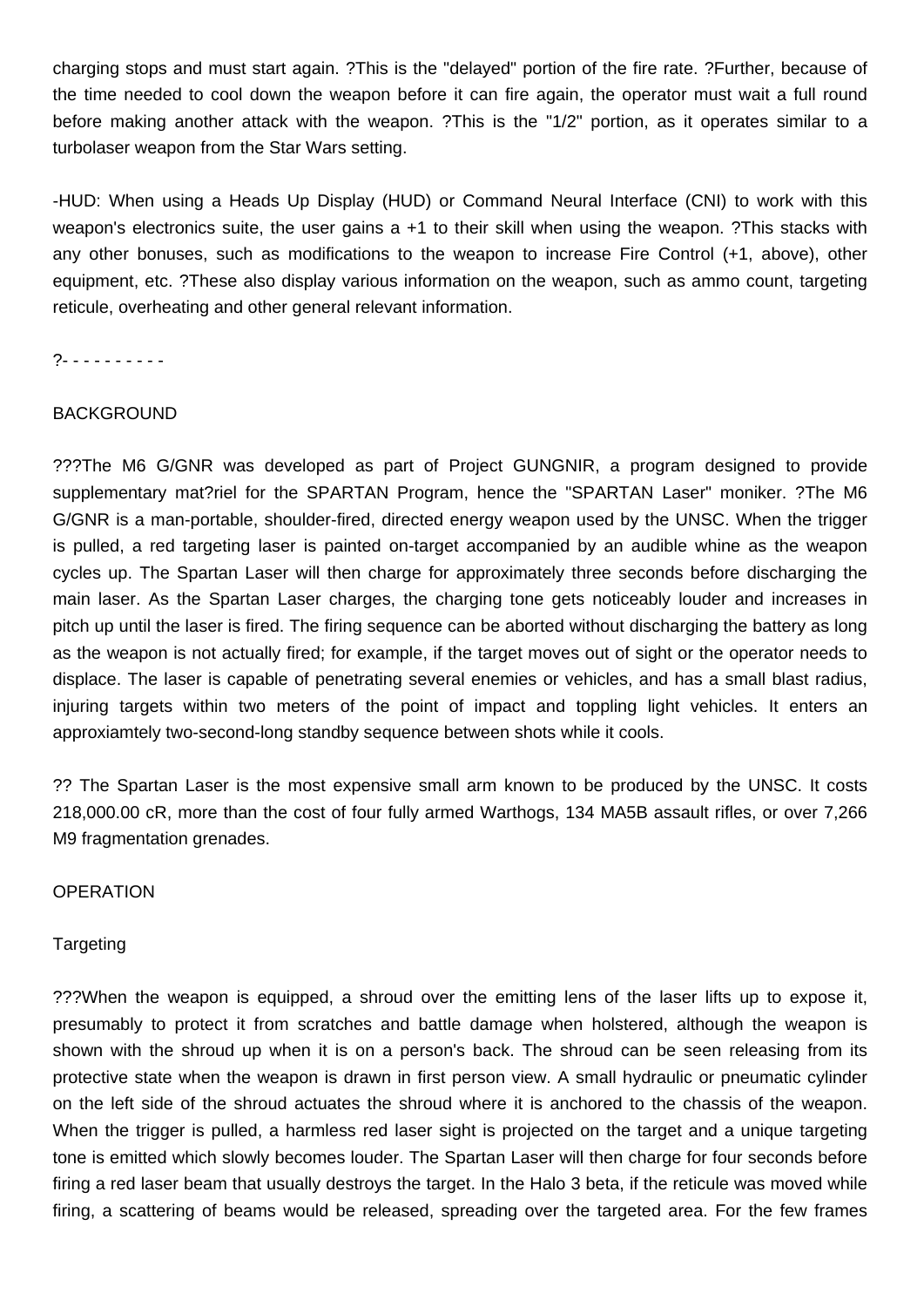while the laser is fired, the right targeting stick is disabled. The beam can be strafed, however, over a larger area if the player is moving while the laser is firing.

?? The Spartan Laser is equipped with a smart-linked Wyrd III optics suite for increased accuracy and is capable of 3x magnification. Its reticule, whether on 1x or 3x magnifications, features a meter on the right side showing the charging status of the laser. The tick mark rests at the bottom of the circular shaped reticule while the laser is dormant, and gradually travels along the reticule's circumference until it reaches the point of origin, indicating that the laser is currently discharging.

# Laser Beam

???Contrary to popular belief, the Spartan Laser is not a one-hit, one-kill weapon. In gameplay, damage is inflicted on a target by means of multiple, precision strikes from the laser. Instead of what appears to be one intense, uninterrupted beam of energy, the laser is actually multiple, but smaller, charges of energy, sent downrange in rapid succession, giving the appearance of a continuous beam. As the laser is light, there is little chance for escape or evasion before imminent doom. However, it is possible to avoid complete annihilation by traveling at high speeds or quickly finding some cover, thus avoiding the rest of the devastating beam. Once the main laser is discharged downrange, the target receives the intense increase in energy as thermal energy, which then proceeds to impart physical changes upon the target. With each passing millisecond the target is hit by the main laser, the energy levels rise until they become intolerable and result in combustion, in the case of vehicles, or death.

?? Under normal circumstances, as long as a direct impact is delivered, one laser shot will destroy any target. Wraiths cannot simply be fired upon at any location; each has a vulnerable point that must be hit in order to achieve a catastrophic kill with one shot. The Wraith must be fired upon from the vehicle's rear, right below the mortar at its power core, or directly aimed at the cockpit. The Scorpion must be hit in the driver's canopy to kill him or her instantly, though to destroy the tank you must aim for the cannon. It is powerful enough to make its way through nine Warthogs parked bumper to bumper. It is also highly effective at destroying Scarabs' leg joints, although The Covenant is the only mission where this can be done, and it is unlikely the player will keep the Spartan Laser that long into the level without completely draining its battery.

?? The intense energy of the beam imparts splash damage up to a range of approximately two meters from the impact point. A careless operator that discharges the laser while too close to any obstacle will instantly be killed. The beam can also penetrate multiple obstacles and/or targets, provided they are aligned along a linear trajectory.

?? It is powered by a BA-53635/PLMD non-replaceable battery, which is recharged with a PP-16979/AM-Sh charger. UNSC logistics, however, are not sufficient for the charger to accompany many M6 G/GNR units in the field. It would be better to use the weapon when hidden as it takes a long time to charge and the enemy has a better chance of defending themselves, unless the wielder remains concealed from their enemy.

# ADVANTAGES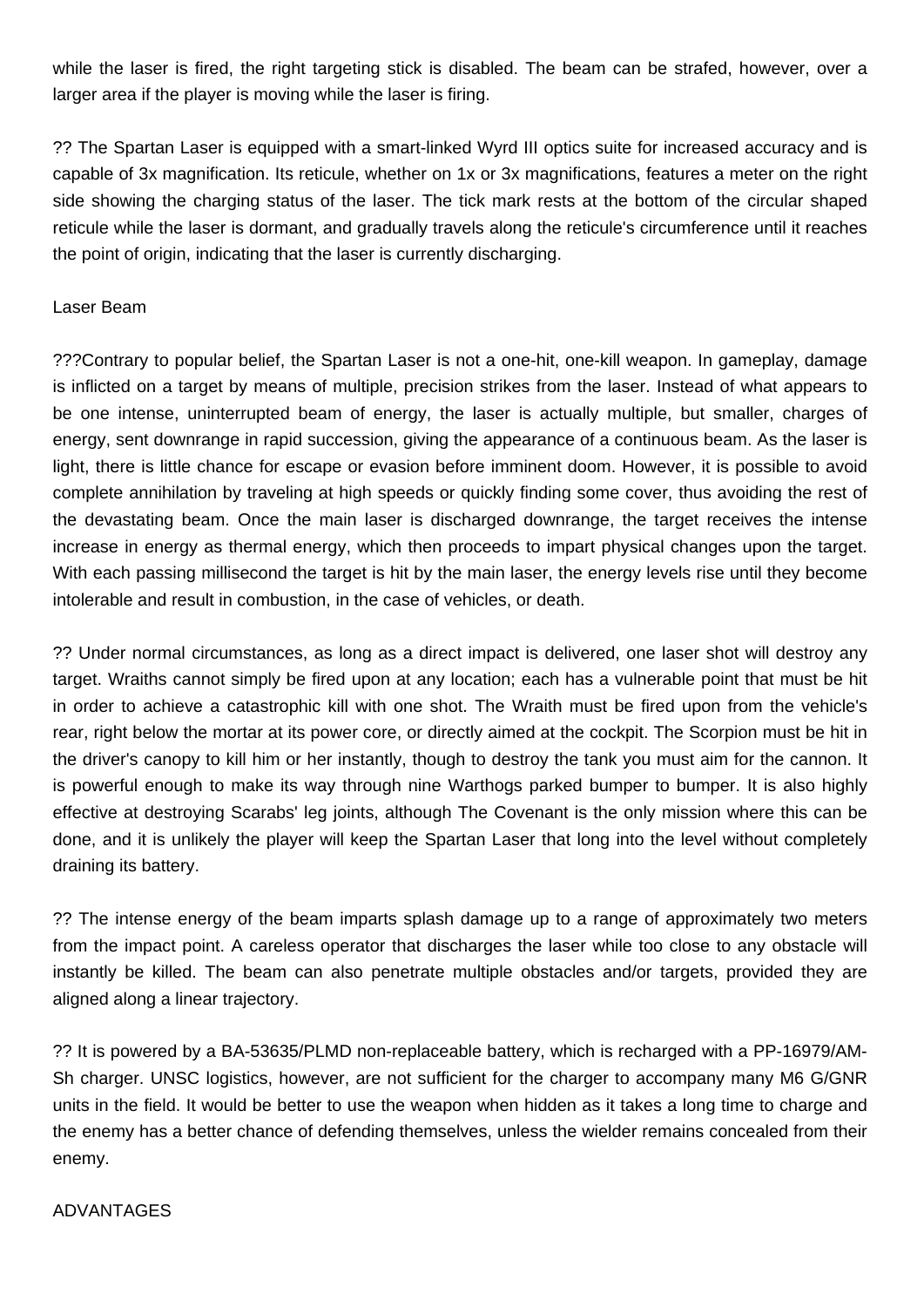???The Spartan Laser is the most powerful small arm in Halo 3, Halo 3: ODST, and Halo: Reach, combining long range with lethal force. Most destructible vehicles are often destroyed in a single blast, except in the case of a near miss, in which case the target will still suffer heavy damage. It can also strike and kill multiple opponents and vehicles if they are lined up correctly.

# DISADVANTAGES

???As with all powerful weapons, there are a few disadvantages. The Spartan Laser needs to charge for three seconds, (four seconds after Title Update 2), before firing, and requires another two to four seconds to cool down after firing. In Halo 3 and Halo 3: ODST laser uses 20% of its battery's charge per shot, giving only five shots at most. In Halo: Reach, the weapon uses 25% of its battery power per shot, allowing a maximum of four shots.

?? The targeting laser may give away the operator's position. If a player sees the targeting beam, they could possibly dodge the shot, thus wasting valuable battery power, though this is very unlikely, as the targeting beam is very faint and hard to see in the midst of battle. However, it is possible to hear the laser if you are near the operator, and can thus enact a countermeasure to prevent the operator from striking. A point blank shot can cause fatal splash damage to the wielder.

?? Finally, the laser is infamous for the difficulty in aiming the weapon, being nearly impossible for inexperienced players to engage quick, erratically-moving targets. This is caused by the charging time, which mandates that the player keep an accurate lock on his or her opponent, lest the laser discharge in vain.

# HALO 3 and HALO 3: ODST

???The weapon is not available in the Halo 3 campaign until the level The Covenant, in which John-117 begins the level armed with the Spartan Laser. There is another Spartan Laser lying nearby on the ground near the Pelican, presumably dropped by a Marine when it was shot down. The M6 is the only weapon able to harm 343 Guilty Spark on the final level of Halo 3, with the exception of the Fuel Rod Gun and Rocket Launcher, through a glitch.

?? In Halo 3 Multiplayer, killing another player with the Spartan Laser awards the Laser Kill Medal. The achievement "Two for One" is unlocked by scoring a double kill with a single laser shot in any ranked freefor-all playlist.

?? In Halo 3: ODST, the weapon appears in the levels Uplift Reserve, Kizingo Boulevard, ONI Alpha Site, NMPD HQ, and Coastal Highway, usually in hands of Dutch, as well as in all Firefight maps. The weapon charges slightly faster than in Halo 3.

# CHANGES FROM HALO 3 and HALO 3: ODST to HALO: REACH

-The Spartan Laser has a slightly altered form factor, a darker color scheme, a different charging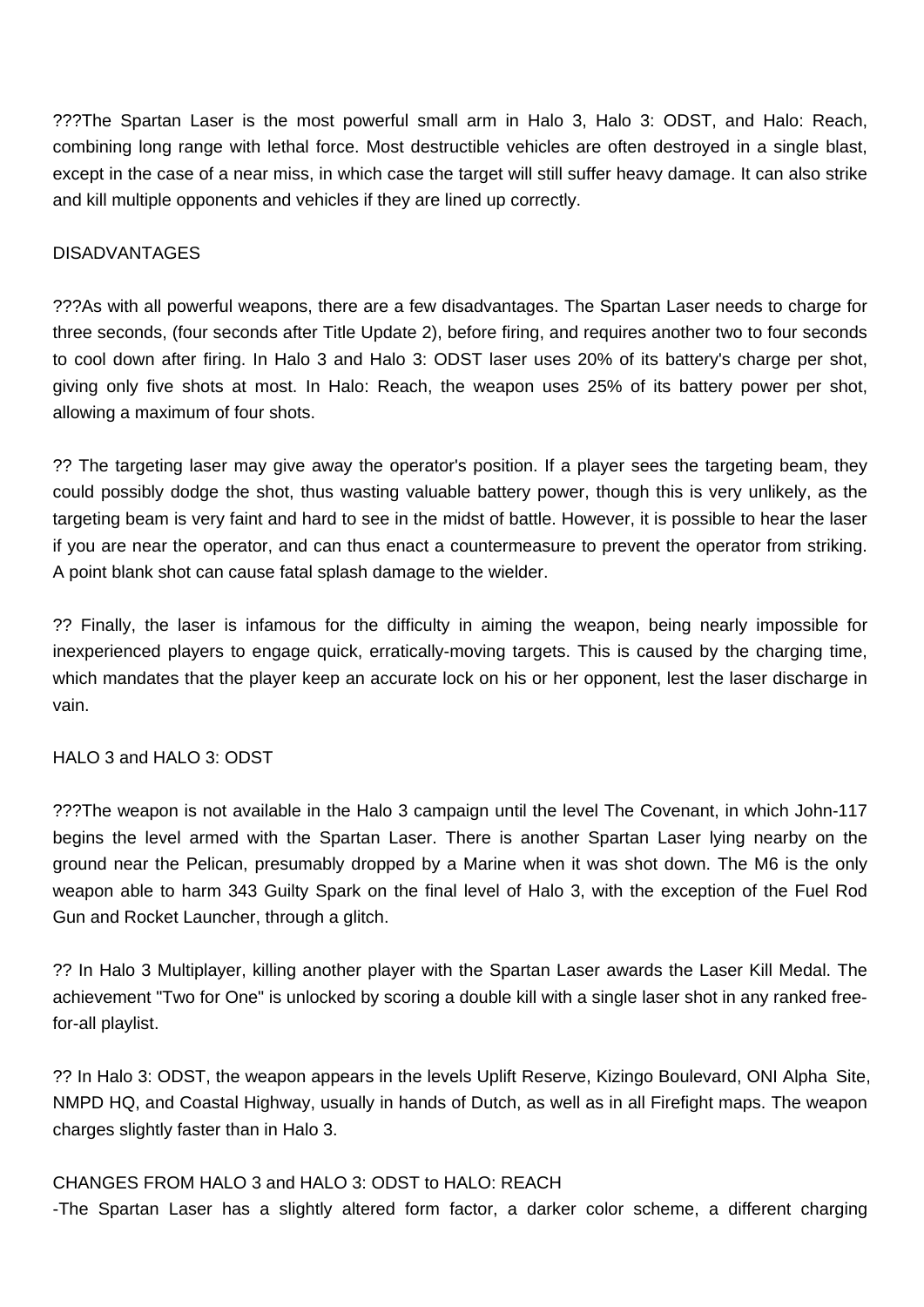animation, and a thermal display attached to the side. The weapon depletes a quarter of the battery's charge per shot, meaning it only has four shots, decreased from five in Halo 3 and Halo 3: ODST . -The Spartan Laser has a longer forward grip, with less space between it and the trigger than in Halo 3, making it appear that there is not enough space for the forward grip to fold up when not in use. -When the weapon is charged, instead of one icon moving down on the side of the reticule, two icons move toward each other.

-The Spartan Laser takes two and a half seconds to charge, down from four seconds in Halo 3.

#### HALO WARS

-In the campaign, Jerome-092 and two of the members of Team Omega are armed with Spartan Lasers. -In skirmish and multiplayer, the Spartan Laser is the final upgrade available to SPARTANs. -The Sparrowhawk is equipped with a chin-mounted Spartan Laser.

#### TRIVIA

-As a reference to its development program, the side of the weapon has the Norse symbol for Gungnir etched into it, which was the mythical spear wielded by the god Odin in Norse Mythology. Gungnir was described as having the ability to always hit its mark. Part of the mythology is that Odin would hurl his spear over the doomed side of a battle. The word "Galilean" is also printed on the side of the weapon.

-The Spartan Laser's beam seems to trail off forever when fired into the sky, very much like the Sentinel Beam. The beam of both weapons does end, however, usually at the invisible walls of the playing area. The laser beam on Sandtrap covers over 75% of the width of the area when fired at a 45 degree angle.

-It is unclear what kind of energy is fired from the M6, while some have suggested that it fires a chemical laser; however, a gas or chemical laser does not produce a powerful energy output, and also require large amounts of highly volatile and toxic chemicals to function, which are expended as the weapon fires. The weapon seems to be only powered by a rechargeable battery pack, hinting that it may be a Solid-State Laser or Free Electron Laser, which does not require a constant source of a chemical gain medium.

-Luke Smith's comment: "It's not overpowered, it's an elegant weapon from a more civilized age," is a reference to Star Wars' lightsabers, described as such by Obi-Wan Kenobi.

-In The Package, the Spartan Laser is shown to be able to deflect an energy sword and is, in that instance, dual wielded with an SMG.

-In The Package, after Frederic-104 fires his Spartan Laser twice, his HUD shows its battery has 80% of its power left, meaning his Spartan Laser has only expended 10% of its power with each shot. However, in Halo 3 and Halo 3: ODST and Halo: Reach, the Spartan Laser uses 20% and 25% of its battery with each shot respectively.

When the player picks up a Spartan Laser that has a battery percentage that does not divide by 20 evenly, he will be able to fire a 20% powered laser and another shot after that with the remaining charge. -As with all battery weapons, a weapon with low power that is dropped on the ground when its AI operator is killed will be assigned a random power level between 60% and 70%.

OTHER INFO Production Information: -Manufacturer: Misriah Armory -Model: Model 6 Grindell/Galilean Nonlinear Rifle (M6 G/GNR) -Type: Directed energy weapon